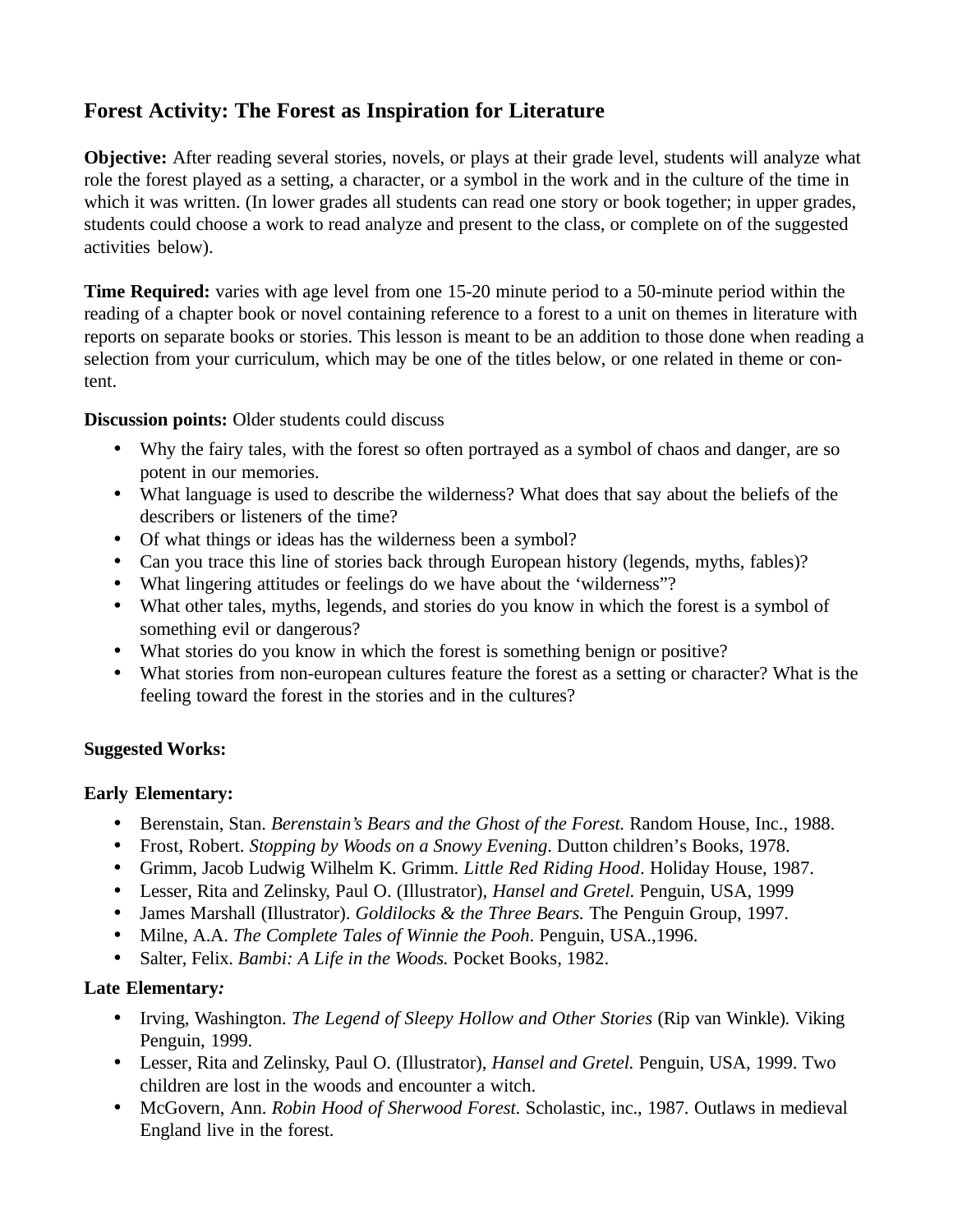- Paulsen, Gary. *Hatchet.* (English, Spanish, and audio) Aladdin, 1996. A thirteen-year-old boy is lost in the woods for 54 days after a plane crash. He has only a hatchet to help him survive.
- Wilder, Laura Ingalls. *Little House in the Big Woods.* Harper Collins Children's Books, 1976. Pioneers carving out a home in the woods
- Grahame, Kenneth. *Wind in the Willows.* Barnes & Noble Books, 1995. The animals are warned not to go into the 'wild woods.'

## **Middle/Junior High:**

- London, Jack. *Call of the Wild*. Simon and Schuster Children's, 1999. A dog is taken back to his wild roots.
- Golding, Arthur. *Lord of the Flies.* Putman Publishing Group, 1997. Boys' social organization breaks down to savage behavior when they are stranded on an isolated island.
- *Robin Hood.* There are many versions of this at various reading levels. The forest is a haven of safety for a noble thief and his band. Sir Walter Scott's *Ivanhoe* also has sections on Robin Hood and the forest.

## **High School:**

- Conrad, Joseph. *Heart of Darkness.* Dover Publications, 1991. A man finds a wildreness in his own heart and in the colonialism of Africa.
- Cooper, James F. *Last of the Mohicans, The Deerslayer, and The Pathfinder.* The morality of the wilderness is superior to the hypocritical morality of 'civilization.'
- Dante. *The Inferno.*
- Raffel, Burton (translator). *Beowulf.* Mass Market Paperback, 1999.
- Shakespeare, William. *Macbeth.* Macbeth meets three outcast women in the woods. Burnham Woods comes to Dunsinane, and terms of the forest are used metaphorically throughout.
- Shakespeare, William. *Midsummer Night's Dream*. Humans become enchanted at night in the forest by magical creatures good and bad.
- Thoreau, Henri David. *Walden, or Life in the Woods*. Dover Publications, 1995.

## **Suggested Written Activities:**

Students can demonstrate their understanding by writing an essay about the role and meaning of the forest in their reading matter. They may refer to the puritan attitude and other roots of the portrayal of the forest in their book or story, such as the medieval European tales, the Greek myths, Norse Sagas, American Transcendentalism and Manifest Destiny, or biblical sources.

Students can demonstrate their understanding of the theme 'wilderness' as treated by various authors by writing a poem that depicts the role of wilderness, either in their literature or in their personal experience.

Students can do a comparative analysis of two works in which the forest is depicted. In the elementary grades this could be a discussion about the forest in two or three different stories.

Students can talk or write about how the forest is viewed today as compared to the 17th through the19th century, including comments about the economic, political, and aesthetic issues related to conservation and exploitation of resources.